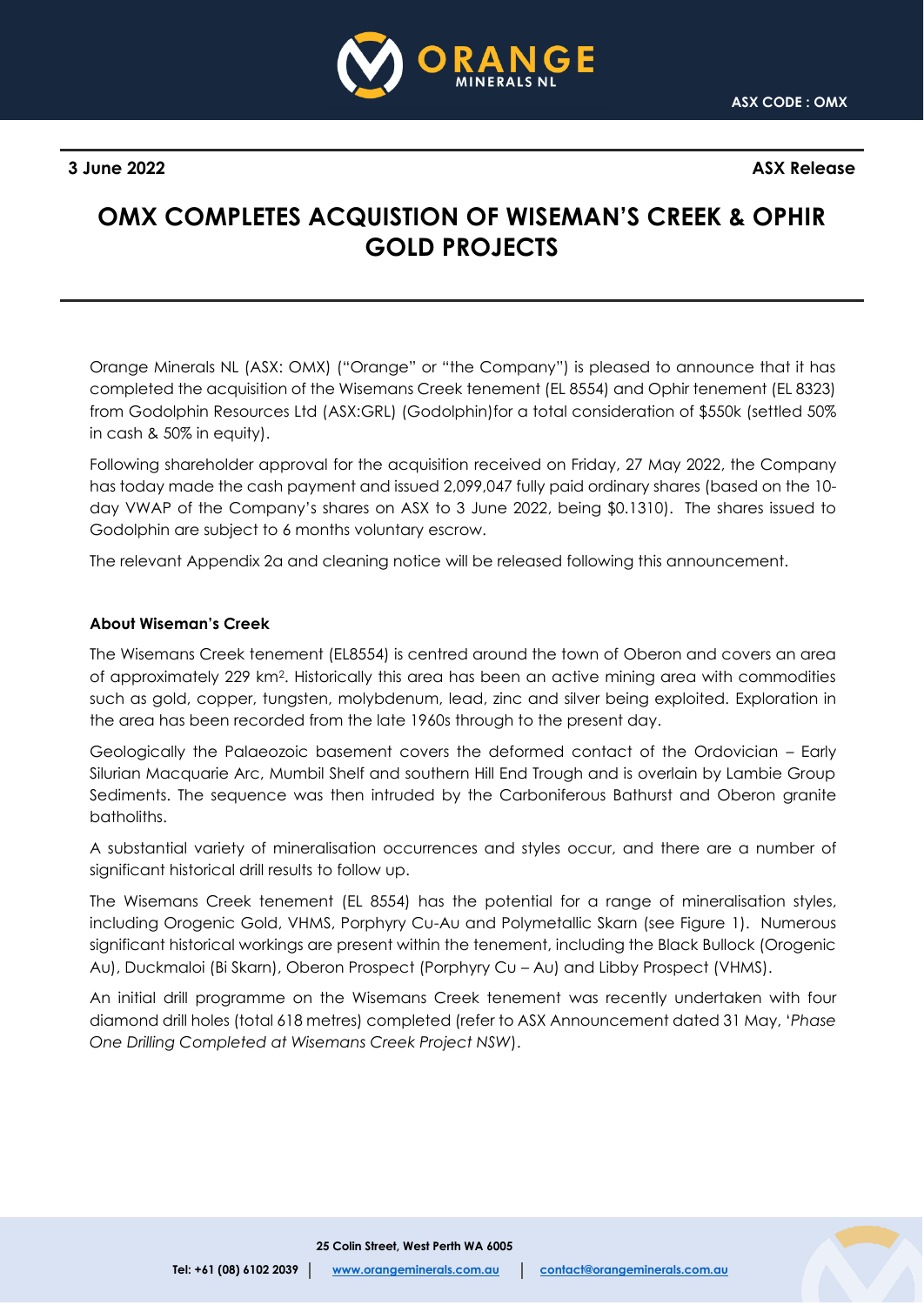



**Figure 1**- Mineral System Potential – Wisemans Creek EL8554

## **About Ophir**

The Ophir Project tenement (EL8323) covers an area of approximatley 174 km<sup>2</sup> and runs from approximately 20 km north of Orange in a south-easterly direction to around 30 km southeast of Orange. The historic gold mining centre of Ophir is in the middle of the tenement.

The Project has a rich history of gold mining, with the first payable gold workings commencing in 1851.

The area contains the Early Devonian deep marine and volcanic rocks of the Bay and Cunningham Formations, which are part of the Hill End Trough and rocks of the Early to Late Silurian Mumbil Shelf Group including the Mullions Range Volcanics, the Barnby Hill Shale and the Anson Formation. The far northern part of the tenement contains the Oakdale Formation, which is within the Molong Volcanic Arc.

The area is structurally complex, especially the southern and central portions of the tenement, with thrusting and associated folding. Major faults cross the tenement including the north-northwest trending McDonalds Hill, Lewis Ponds, and Godolphin Faults. A seismic line (97AGS-EL2 conducted in 1992) runs across the tenement and directly through the Dead Horse Creek historical workings



 **25 Colin Street, West Perth WA 6005**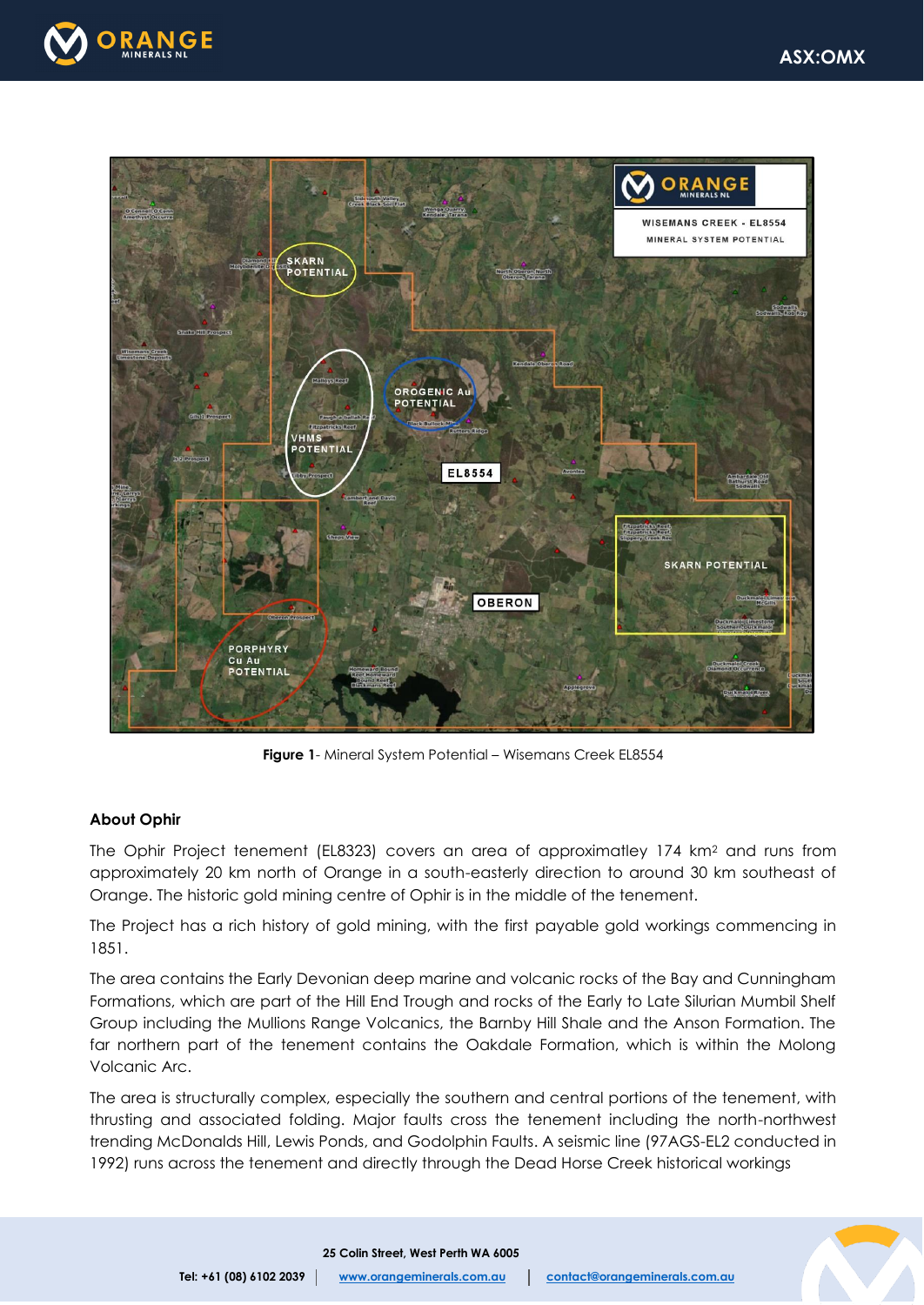

The tenement is especially prospective for orogenic gold deposits, similar to the hard rock shear and vein hosted deposits historically mined at Ophir, placer/alluvial and VHMS style mineralisation.

VHMS deposits have the potential to exist due to the presence of lithologies within the tenement that host deposits in other locations nearby including the Lewis Ponds and Mt Bulga deposits. Although there is limited recorded outcrop of granitic intrusions, the area has the potential for porphyry-style copper-gold mineralisation to be present.



**Figure 2** - Location Ophir EL8323

This ASX announcement has been authorised for release by the Board of Orange Minerals NL.

#### **-ENDS-**

#### **About Orange Minerals NL**

Orange Resources NL is an exploration company listed on the ASX (ASX: OMX) with 100% controlled Australian-based projects in the Lachlan Fold Belt (LFB) of NSW and Eastern Gold Fields of WA, both world-class mineral provinces. The LFB of NSW hosts major mines including Cadia/Ridgeway, North Parkes and Lake Cowal and the tenements in the Eastern Goldfields of WA are close to the Daisy Milano gold mine and Black Cat Resources Majestic Project. The Orange Minerals exploration team plan to rapidly explore its tenement packages with aggressive exploration programmes at its key properties. The Company is currently focussing on the Calarie & Wisemans Creek Projects in NSW and the Majestic/Kurnalpi tenements in WA.



 **25 Colin Street, West Perth WA 6005**